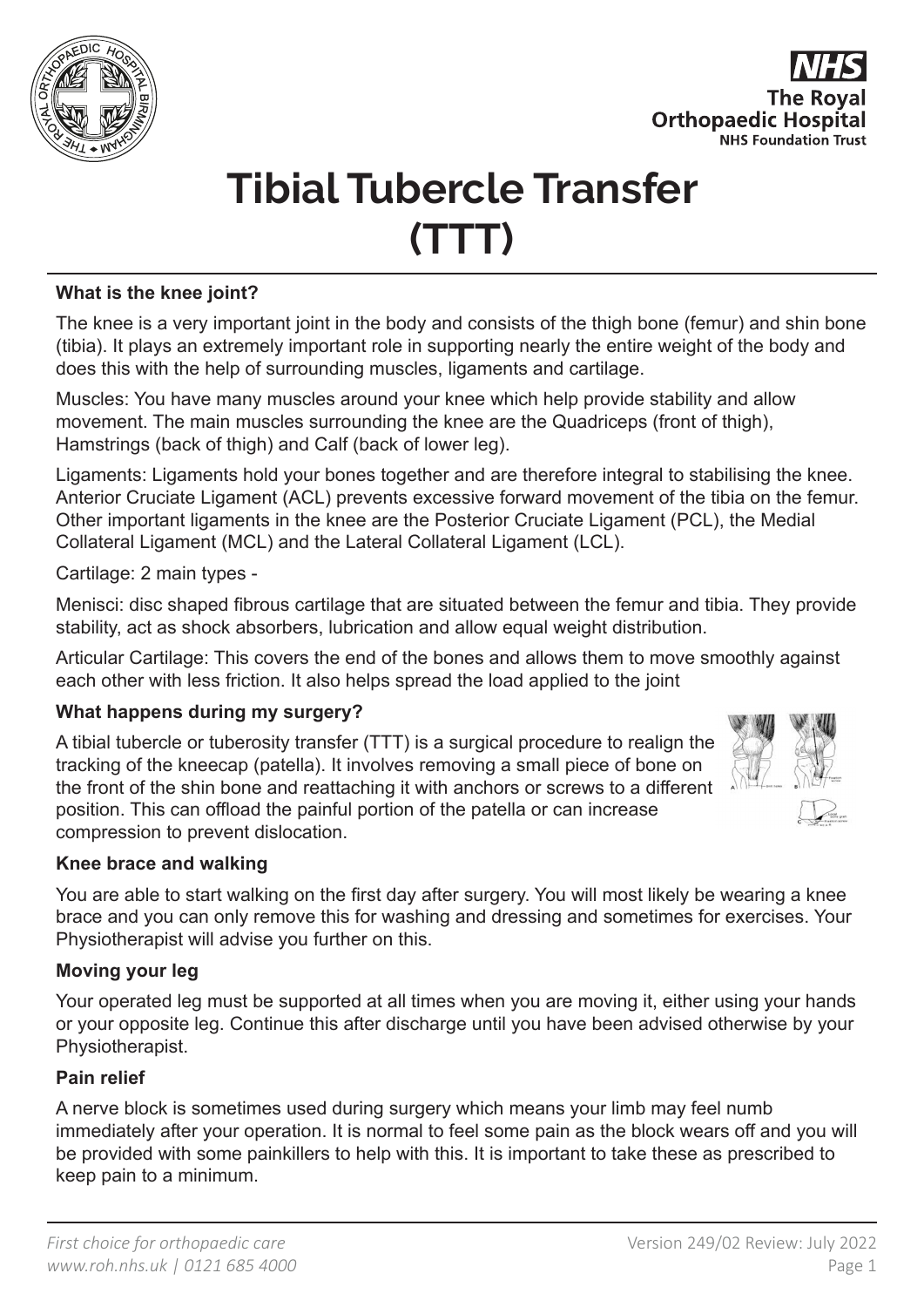

**The Roval Orthopaedic Hospital NHS Foundation Trust** 

### **Tibial Tubercle Transfer (TTT)**

#### **Ice**

Ice can be helpful to reduce pain/swelling. Protect your dressings from getting wet with a plastic bag. Wrap a bag of ice/frozen peas in a damp towel and apply for 10-15 minutes. This can be repeated every 3-4 hours. For knee surgery, elevating your leg on pillows can also help.

#### **Wound care**

Your wounds will need to be kept clean and dry. The nursing staff will provide you with more information about wound care on discharge.

#### **Driving and work**

You should not drive whilst using elbow crutches. Please discuss this with your Consultant or Physiotherapist. When you can return to work will depend on what job you do. Your physiotherapist will be able to advise you on this.

#### **Leisure and Sport**

This will depend on the healing of your fixation and instructions from your Consultant. Often, you are not allowed to do any impact activities, e.g jogging, until 4-6 months after your operation. Return to contact sports is often 6 to 9 months. Your Physiotherapist can also advise you on this.

If you have any questions or need any advice about your exercises then please contact the Physiotherapy Department between 8am - 4pm Monday to Friday on 0121 685 4120.

#### **Instructions for after your surgery:**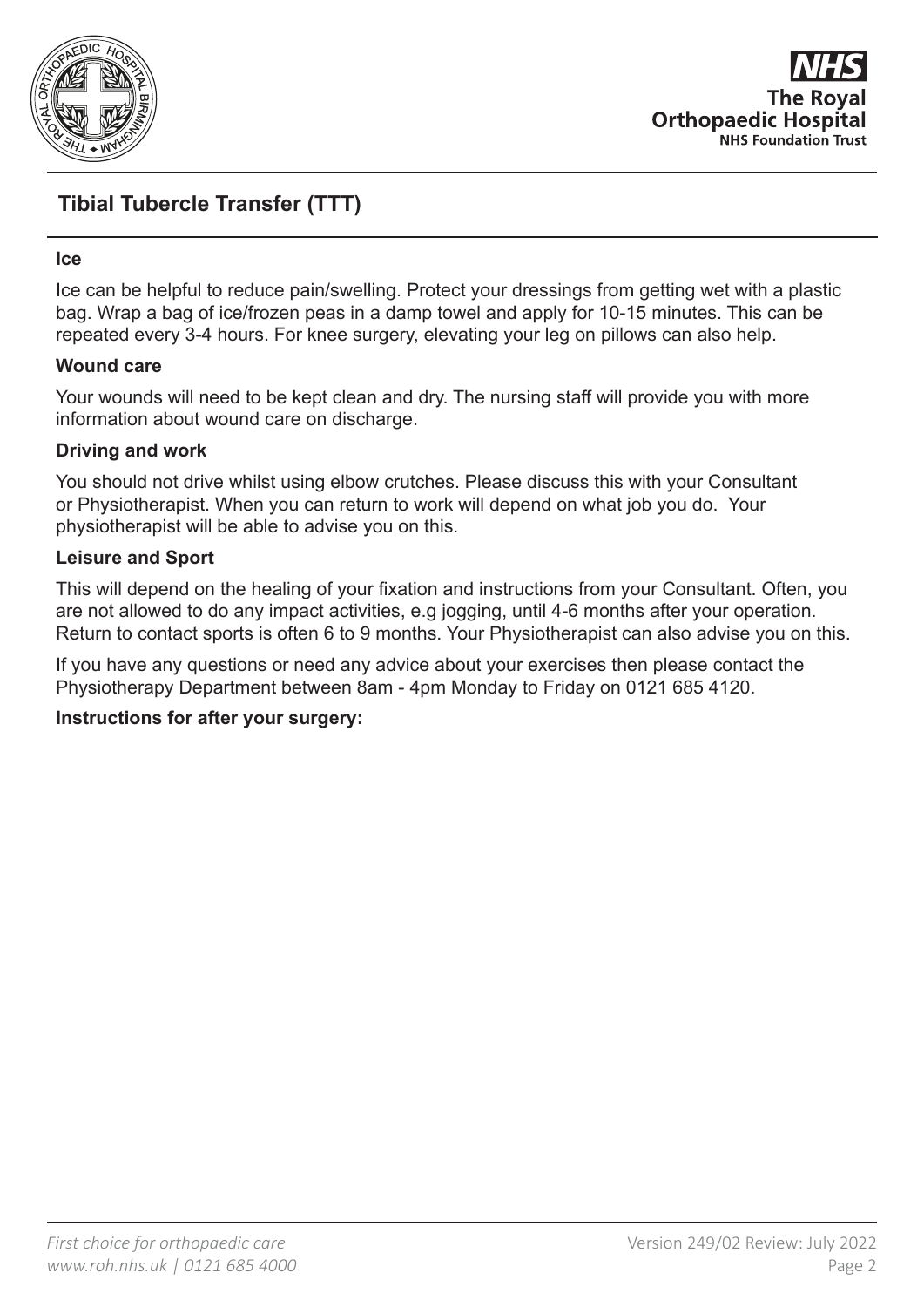



# **Tibial Tubercle Transfer (TTT)**

| <b>PHYSIOTOOLS</b>  | <b>Personal Exercise Program</b><br>TTT<br>Royal Orthopaedic Hospital NHS Foundation Trust<br>Royal Orthopaedic Hospital<br>Bristol Road South, Northfield, B31 2AP, Birmingham, United Kingdom |
|---------------------|-------------------------------------------------------------------------------------------------------------------------------------------------------------------------------------------------|
| <b>CPhysiotools</b> | Lying on your back with legs straight.<br>Bend your ankles and push your knees down firmly against the bed. Hold<br>5<br>secs. - relax.<br>Repeat<br>10<br>times.                               |
| <b>©Physiotools</b> | Lying on your back or sitting.<br>Bend and straighten your ankles and rotate them in circles.<br>Repeat 10<br>times.                                                                            |
| <b>©Physiotools</b> | Lying on your back.<br>Bend your leg to maximum of  degrees then straighten it.<br>Repeat<br>10<br>times.                                                                                       |
| <b>©Physiotools</b> | Stand straight holding on to a chair.<br>Bring your leg backwards keeping your knee straight. Do not lean<br>forwards.<br>Repeat<br>10<br>times.                                                |